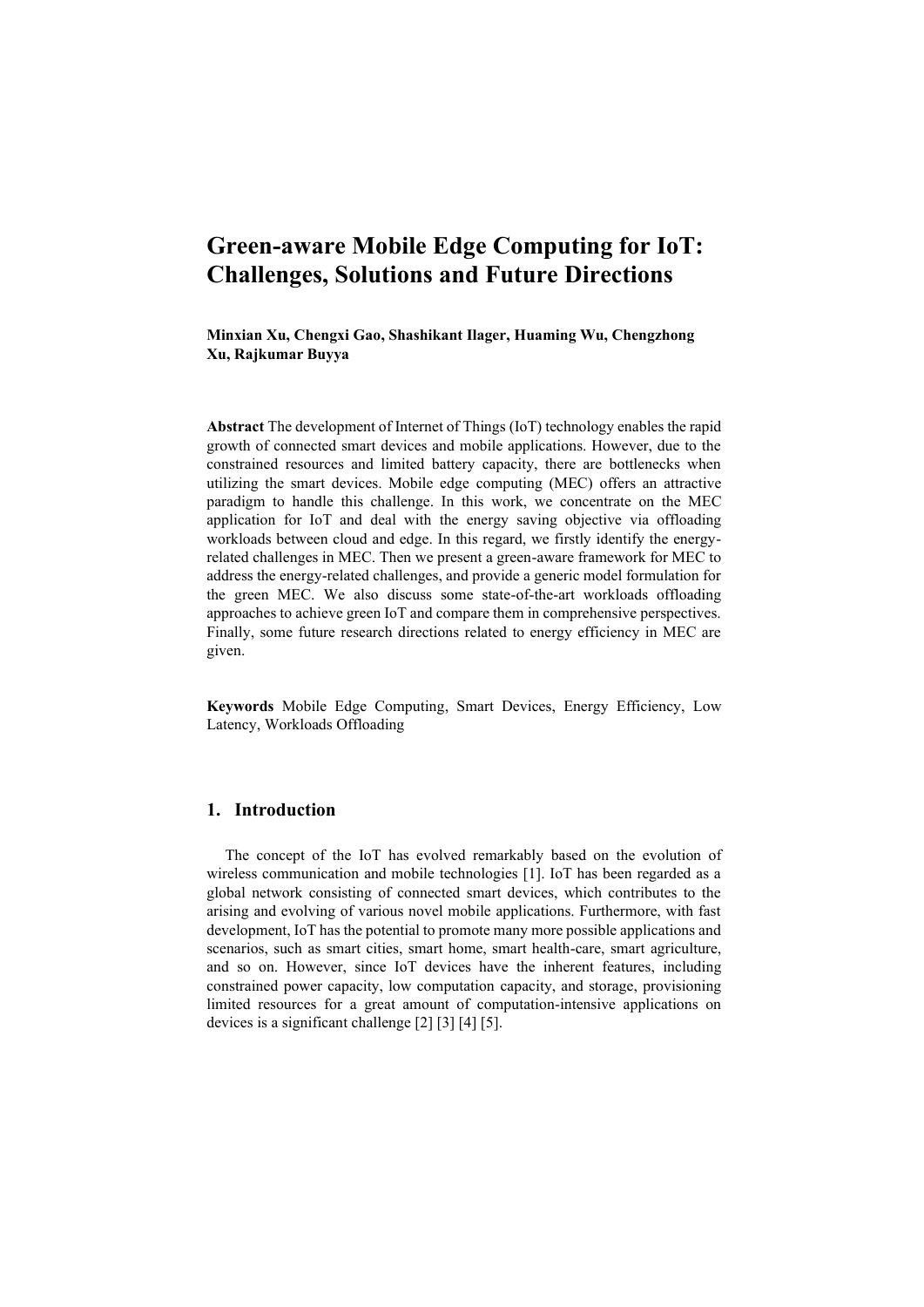#### 2 Minxian Xu et al.

To handle the fast increase of mobile applications and ensure the performance of applications on IoT devices, application tasks are offloaded to cloud that gathers adequate computation resources from remote servers [6]. This motivates the paradigm named mobile cloud computing (MCC) [7]. In MCC, mobile devices can utilize the computing and storage resources from remote clouds, which can be accessed via a core network. The MCC paradigm can extend battery life, enhance mobile devices' capacity to handle complex tasks, provide larger storage space. However, communication cost and service delay are two significant issues that can undermine the user experience, due to increased load on the core network.

To address the above limitation of MCC, Mobile Edge Computing (MEC) paradigm was proposed that enables efficient execution of applications requiring low latency with constrained energy [8]. MEC is a type of computing paradigm that enables capabilities of cloud computing to be extended at the edge of network [9]. However, ensuring low latency as required is still quite challenging, especially when "Internet of Everything" has evolved as a reality based on the recent IoT technologies, and amidst IoT devices are more diverse in their capabilities and requirements. Moreover, energy efficiency has become an extremely important factor in designing MEC solutions as IoT devices have limited energy and battery life. Therefore, without proper coordination among the resource constrained smart IoT devices and offloading necessary tasks to MEC may lead to higher energy costs and latency.

Another way to relieve the energy constraint of MEC enabled IoT system is by utilizing green energy (e.g. solar, wind, etc.) [10]. Using green energy as the energy sources rather than coal-based brown energy alone can reduce the carbon emission efficiently. Besides, the outdoor IoT devices powered by green energy can also extend their battery life. Enabling the edge servers and IoT devices to be supported by green energy reduces the dependency on coal-based energy sources. There have been some proposed green-aware approaches for MEC enabled IoTs [11] [12]. To some extent, the availability of green energy is intermittent and unpredictable, therefore, it is required to design a hybrid power supply of both green energy and brown energy to fully assure the stability and availability of services.

#### *1.1 MEC Characteristics*

To support the sustainable development of IoT technology, MEC has been applied to many IoT scenarios. The MEC provides the following useful characteristics:

**Proximity:** Unlike remote clouds, in MEC, edge servers are deployed at the network edge close to the IoT devices. It can be used to process the key data generated by the IoT devices with shorter processing time as edge servers are generally more powerful than IoT devices.

**Low Delay:** Offloading data from IoT devices to edge servers can achieve low delay (e.g. data transmission time, task processing time), improve user experience,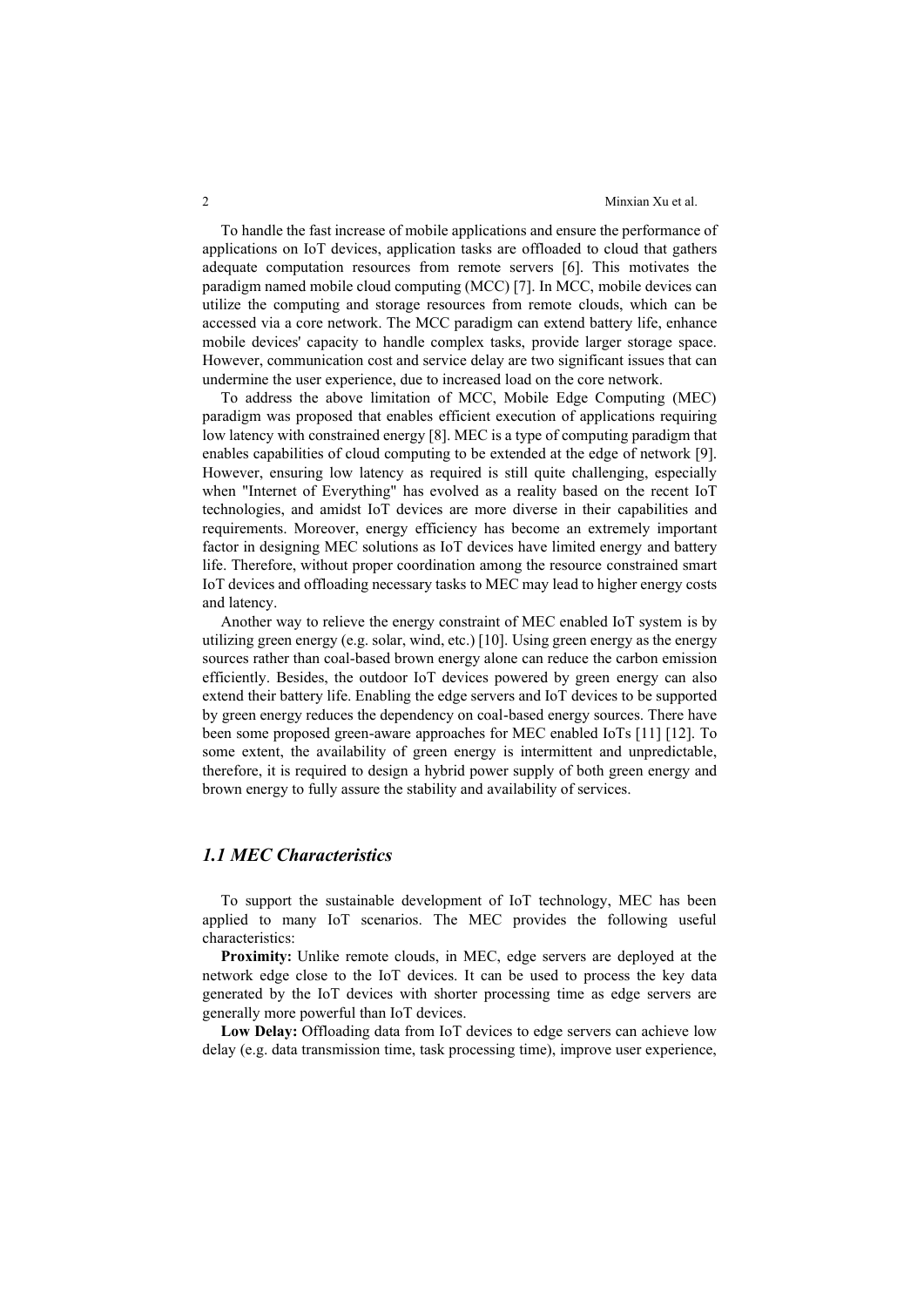and reduce potential core-network congestion. It is also possible to support realtime applications for time-critical emergency IoT applications.

**High Bandwidth:** The communications between IoT devices and MEC servers can fully utilize the available bandwidth and gain high transmission rate, which can improve the system performance of MEC-enabled IoT.

**Location and Mobility Awareness:** With real-time location data received from IoT devices, the application can estimate the status of the whole system. In addition, in case of mobile devices that move dynamically, tasks can be offloaded to a set of proximal MEC servers. There is a requirement for continuous task offloading service that is seamlessly integrated with platforms.

**Flexible Deployment:** MEC is able to host critical missions with IoT applications. These applications can be deployed by the network managers or thirdparty developers rather than only from cloud service providers.

**Heterogeneous Resource Collaboration:** To handle the large number of computing workloads, the services require to utilize resources both from cloud computing and edge computing together. Furthermore, coordinating heterogeneous resources is also required to meet the different requirements of various applications.



**Fig. 1. MEC for Typical IoT Applications**

Figure 1 shows the MEC enabled IoT scenario. Based on the above features, MEC has been applied to many areas and consists of different types of IoT applications, e.g. transportation, smart grid, agriculture, and healthcare. These IoT applications along with their IoT devices can be placed at the edge of the network. To be more specific, the edge devices can be deployed at the network gateway, base stations, or local area network, which can connect the IoT devices via 5G or WiFi. As for the cloud resources they work as a central manager and monitor the status of edge devices. They can also act as remote repositories to store the data and perform off-line batch processing tasks.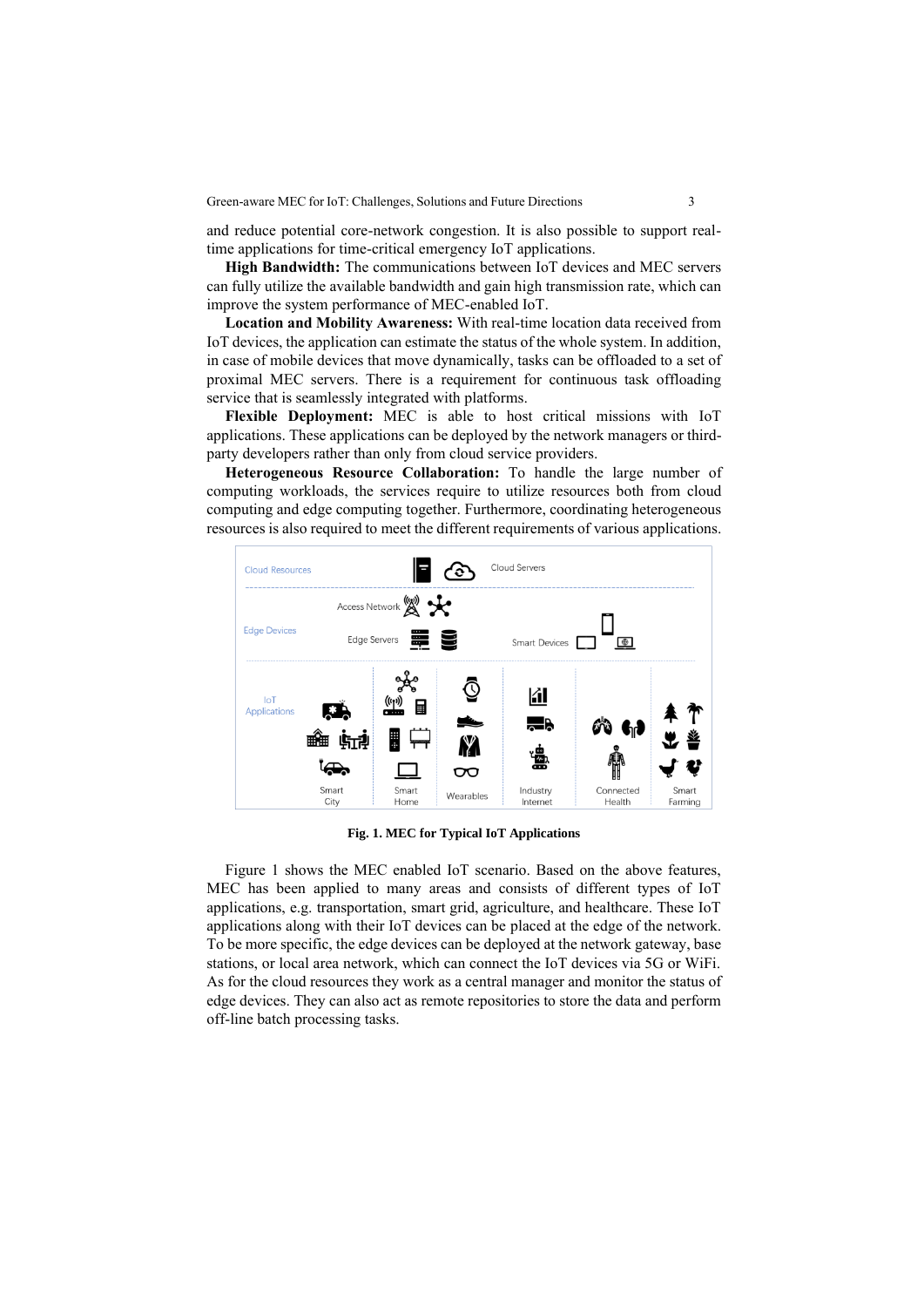# *1.2 Need for Sustainable IoT Application Management in MEC*

According to the above discussions, an efficient offloading policy is quite important to support the effectiveness of MEC for IoT, as it can adequately allocate resources in an energy-efficient manner while satisfying the latency requirements. To develop efficient offloading policies of MEC enabled IoT, the following challenges should be addressed:

**Heterogeneity of Edge Servers and IoT Devices:** Both the mobile devices and edge servers have heterogeneous network, computing and storage resources, which makes the selection of offloading devices a challenge. For instance, some of the edge servers are suitable for processing compute-intensive tasks while some others are with adequate storage resources. When designing offloading policies, the heterogeneity of resources should be considered to take full advantage of resources.

**Offloading Trigger:** When to trigger the offloading process should be carefully investigated. Always offloading tasks without context-awareness to edge servers can lead to higher delay, if the communication cost is much higher than the processing cost on edge servers in some particular situations, e.g. network congestion, can lead to degraded performance. Therefore, an efficient trigger mechanism is essential.

**Coordination Costs:** The communication cost exists among devices to coordinate tasks, e.g. mobile games. Thus, coordination among devices may consume extra energy and incurs additional latency because of communication overhead. Furthermore, the costs grow exponentially with the increased amount of devices, thus the bottleneck exists when scaling the number of IoT devices to a large scale.

**Partial Task Offloading:** Apart from full task offloading, tasks can be partitioned into different parts. Thus, how to select the appropriate parts to offload to ensure the latency and energy requirement is another challenge, especially for the cases when there is a data dependency between different parts.

**Security Guarantee:** In the IoT network, MEC servers can encounter security attacks like the masquerade attacks. Privacy information can also be revealed in the offloading process. Protecting privacy information while maintaining operational efficiency is a critical challenge.

In summary, when designing efficient workloads offloading policy in MEC enabled IoT, and to address the above challenges, some key research questions should be considered, including:

- When to offload the task to edge servers?
- Partial offloading or full offloading of application tasks?
- Which edge server should be selected to process the offloaded tasks?

In this work, to address the aforementioned challenges, we present a green-aware framework for MEC. We focus on the problem modeling for the workloads offloading in MEC for IoT. In addition, we review some state-of-the-art greenaware offloading approaches.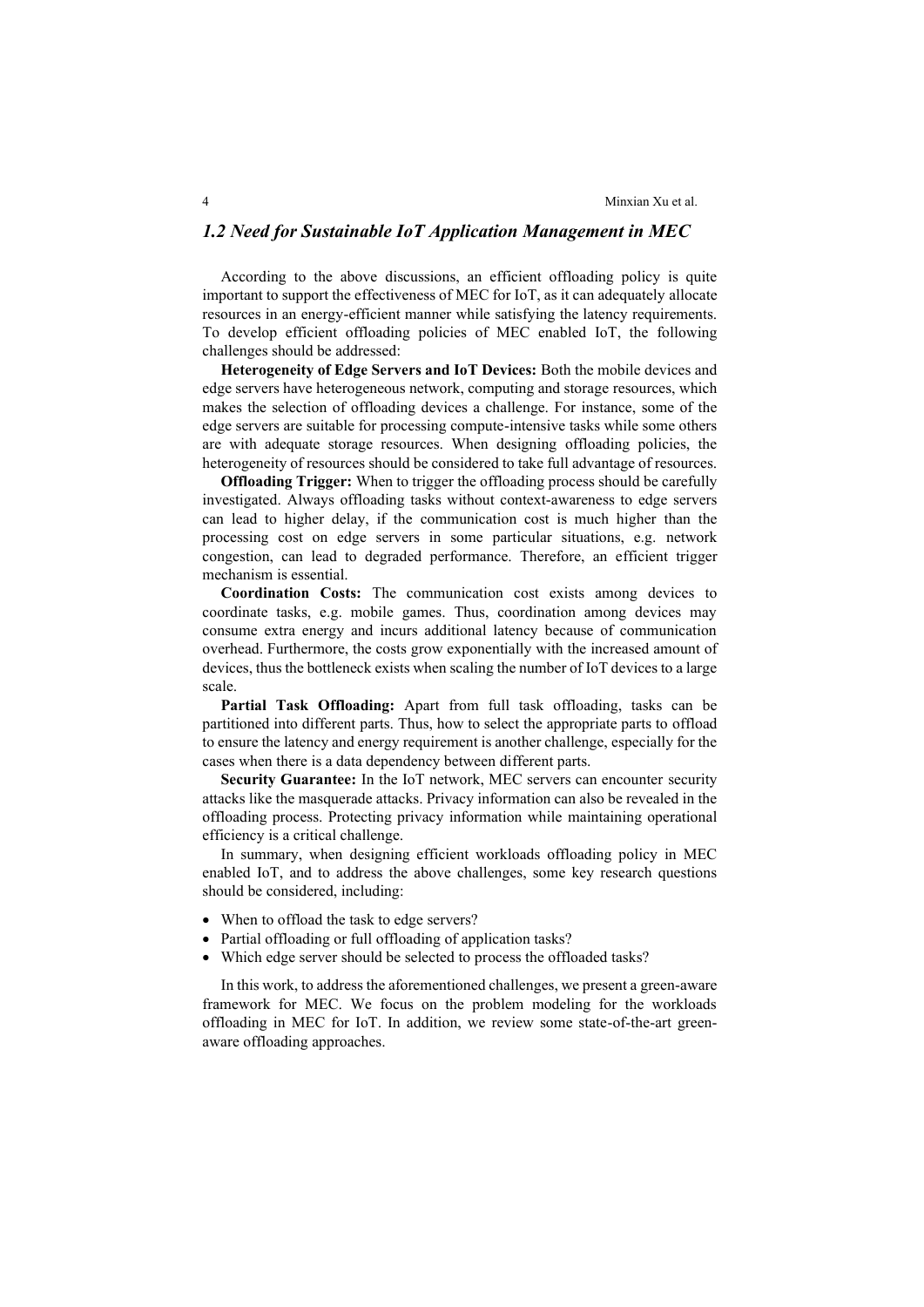The main **contributions** of this work are as follows:

- We propose a green-aware framework to support the MEC enabled IoT by taking advantage of green energy to reduce the power consumption and service latency.
- We model the task offloading approach in a general way by considering the local processing model and edge processing model to achieve an energy-efficient and QoS-aware objective.
- We review state-of-the-art green-aware workloads offloading approaches of MEC-enabled IoT to identify the advantages and limitations of current solutions.
- We outline the future research directions in the related area to help the researchers to investigate the future possible trends.

To help the readers to follow the contents easily, the abbreviation notations used in this work are summarized in Table 1.

| <b>Abbreviations</b> | Meaning                                                |  |  |  |  |
|----------------------|--------------------------------------------------------|--|--|--|--|
| <b>MEC</b>           | Mobile Edge Computing                                  |  |  |  |  |
| <b>IoT</b>           | Internet of Things                                     |  |  |  |  |
| <b>MCC</b>           | Mobile Cloud Computing                                 |  |  |  |  |
| GS-MEC               | Green and Sustainable Mobile Edge Computing approach   |  |  |  |  |
| <b>LSTM</b>          | Long Short-Term Memory                                 |  |  |  |  |
| <b>LSDQN</b>         | Long Short-Term Memory enhanced Deep Q-Network         |  |  |  |  |
|                      | approach                                               |  |  |  |  |
| DON                  | Deep Q-Network                                         |  |  |  |  |
| <b>LETOC</b>         | Lyapunov-based algorithm for online optimization       |  |  |  |  |
| <b>GOLL</b>          | Green Offloading with Low Latency                      |  |  |  |  |
| <b>SOMEC</b>         | A Selective Offloading in Mobile Edge Computing        |  |  |  |  |
|                      | approach                                               |  |  |  |  |
| GreenEdge            | Approach leveraging device-to-device communication and |  |  |  |  |
|                      | energy harvesting                                      |  |  |  |  |

**Table 1. Summary of abbreviation notations used in this work**

The rest of this paper is organized as follows: we start by presenting the general green-aware framework for MEC enabled IoT in Section 2, where we highlight the latest advances and trends in green-aware MEC. In Section 3, we formulate the general problem modeling and the offloading approaches in green-aware MEC enabled IoT. Then we discuss state-of-the-art green-aware approaches for MEC enabled IoT by identifying their merits and limitations in Section 4. Afterward, we present a number of future research directions in Section 5. And final, we conclude the work in Section 6.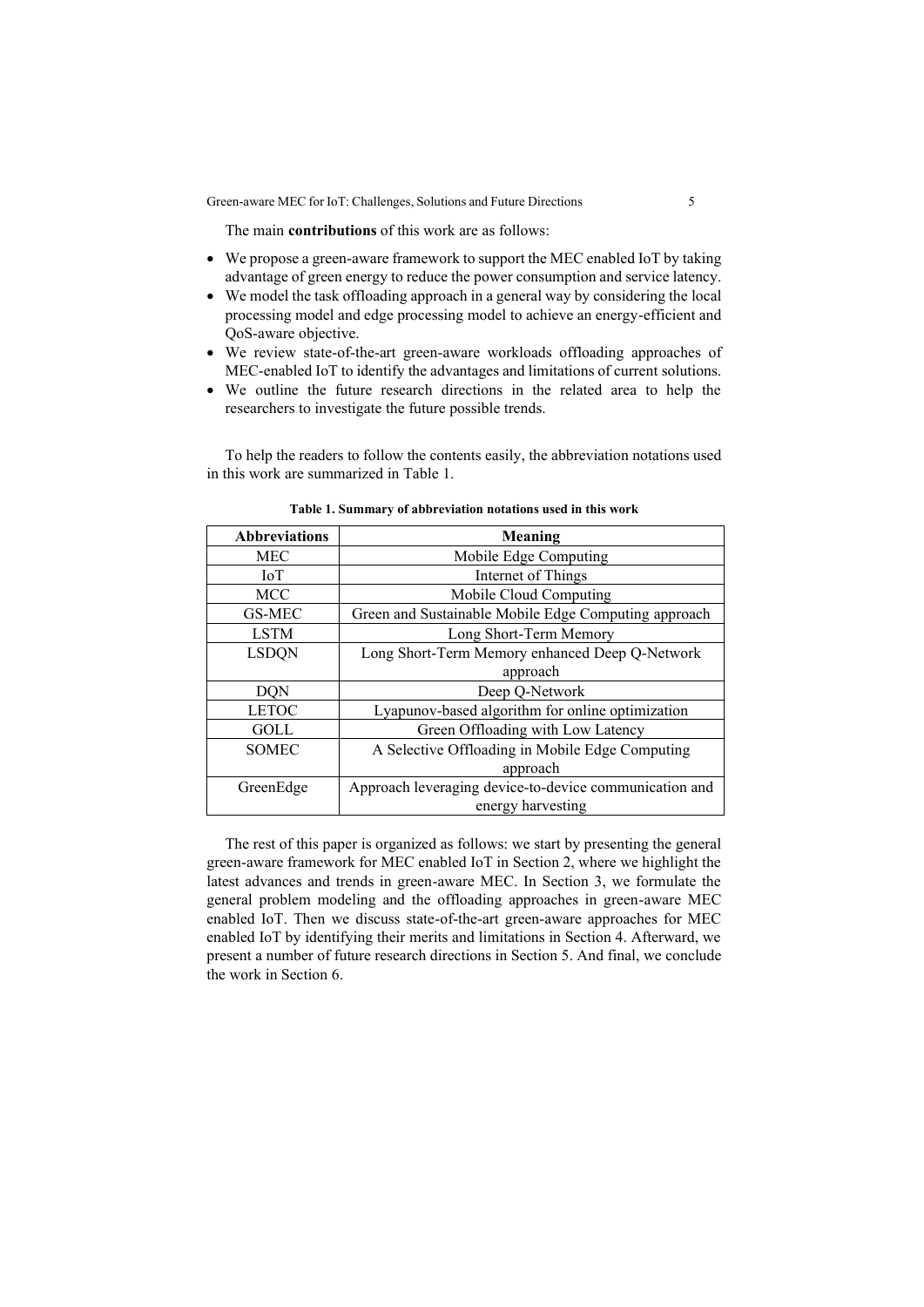## **2. Green-aware Framework for MEC**

Green-aware MEC for IoT aims at reducing energy consumption and communication delay, which plays a crucial role in the IoT paradigm by taking advantage of green energy. In the IoT scenario, it is more important to consider the limited energy capacity of IoT devices. Extending the active time of IoT devices can enhance the lifetime, which makes the task offloading necessary to save the power consumption of IoT devices. The battery status of IoT devices can be obtained in a real-time manner and then reserved in an energy buffer when the IoT devices interact with surroundings. However, it is challenging to achieve the energy efficiency goal via task offloading. In this regard, we propose a framework of greenaware MEC enabled IoT. Figure 2 shows our proposed framework and detailed components are introduced as follows:

The major components in the framework can be divided into two parts including IoT devices and edge servers. The main components in the IoT devices part are: Energy Manager, QoS Manager, Offloading Scheduler, and Synchronizer.



**Fig. 2. Framework of Green-aware MEC for IoT**

**Energy Manager:** it is responsible for managing the energy usage of IoT devices. Based on energy usage, it can also trigger the offloading operations.

**QoS Manager:** it monitors the QoS information of IoT devices and applications, such as communication latency. It also determines the service requirements and anticipated latency for executing the tasks.

**Offloading Scheduler:** it decides whether to offload the tasks or not as well as which part of tasks should be offloaded. It also partitions the tasks and selects the target edge server to send the offloaded task.

**Synchronizer:** it is responsible for handling the communications and synchronizing the data when offloading the tasks, e.g. full or partial offloading. For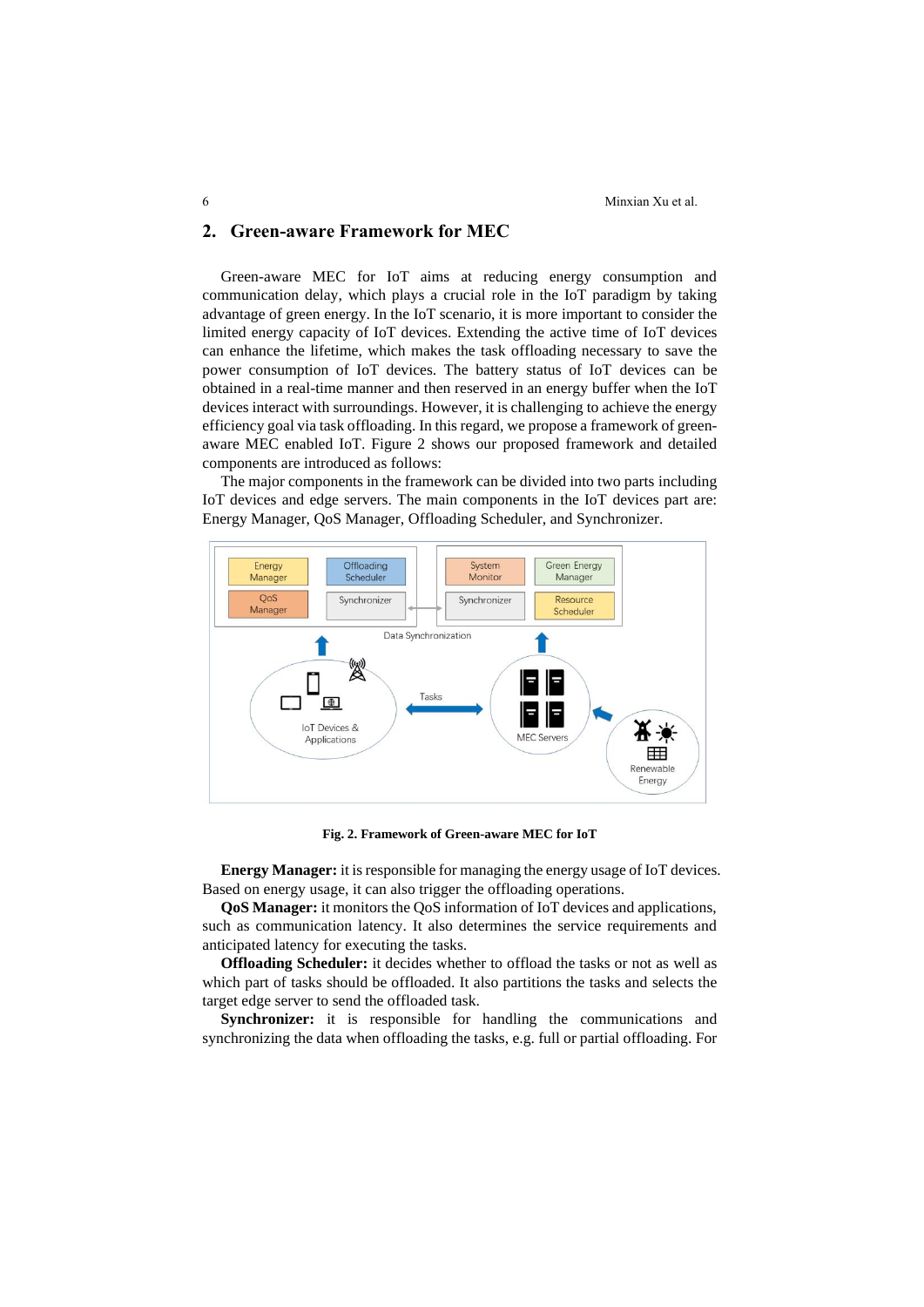instance, some data should be processed locally and the processed data in edge servers should be synchronized when data are sent back. It interacts with the corresponding Synchronizer component in the edge server part, and it also ensures data integrity.

In our proposed framework, the edge servers can be powered by both brown energy and green energy. The green energy is produced via renewable sources, like solar and wind. The major components in edge servers part include System Monitor, Green Energy Manager, Resource Scheduler, and Synchronizer.

**System Monitor:** it monitors the status of edge servers, including CPU usage and storage usage. It can also alert the anomaly of the system.

**Green Energy Manager:** it controls the green energy usage for edge servers in terms of the availability of green energy to maximize the utilization of green energy. It can also include the green energy prediction module.

**Resource Scheduler:** it manages the resources in MEC devices to support the process of offloaded tasks to reduce the processing time by allocating resources to corresponding tasks.

**Synchronizer:** it is responsible for synchronizing the data with IoT devices. It receives the tasks and sends the data back to IoT devices and ensures them to be consistent.

## **3 Problem Modelling: Green-Aware Offloading**

Based on our proposed framework, our target problem of MEC for IoT can be modeled in the following way, which contains the task model, green energy model, local processing model, and edge processing model.

#### *3.1 Task Model*

In the whole system, we assume that there are  $M$  edge severs, the processing capacity of the servers can be represented as  $f_k^{max}$ , where  $k = 1, 2, ..., M$ . These edge servers are deployed independently in  $M$  base stations located in different areas. Considering there are  $N$  IoT devices and  $N(t)$  active IoT devices in the system at time interval  $t$  among the whole scheduling period  $T$ . Each device has a compute-intensive task, while can be denoted as  $T_i = \{s_i, c_i, d_i\}$ , where  $i =$ 1,2, ..., N,  $s_i$  is denoted as the data amount of the input task,  $c_i$  is the required computation resources, e.g. millions of instructions.  $d_i$  is the deadline constraint of this task. For  $T_i$ , it can be consist of three parts:  $x_i^l(t)$ ,  $x_i^e(t)$ , and  $x_i^d(t)$ . The  $x_i^l(t)$ ,  $x_i^e(t)$  denote the percentage (should be a real value between 0 and 1) of tasks processed on IoT devices locally or tasks executed on edge servers respectively. The  $x_i^d(t)$  denotes the admission control by dropping tasks, which is either 0 or 1,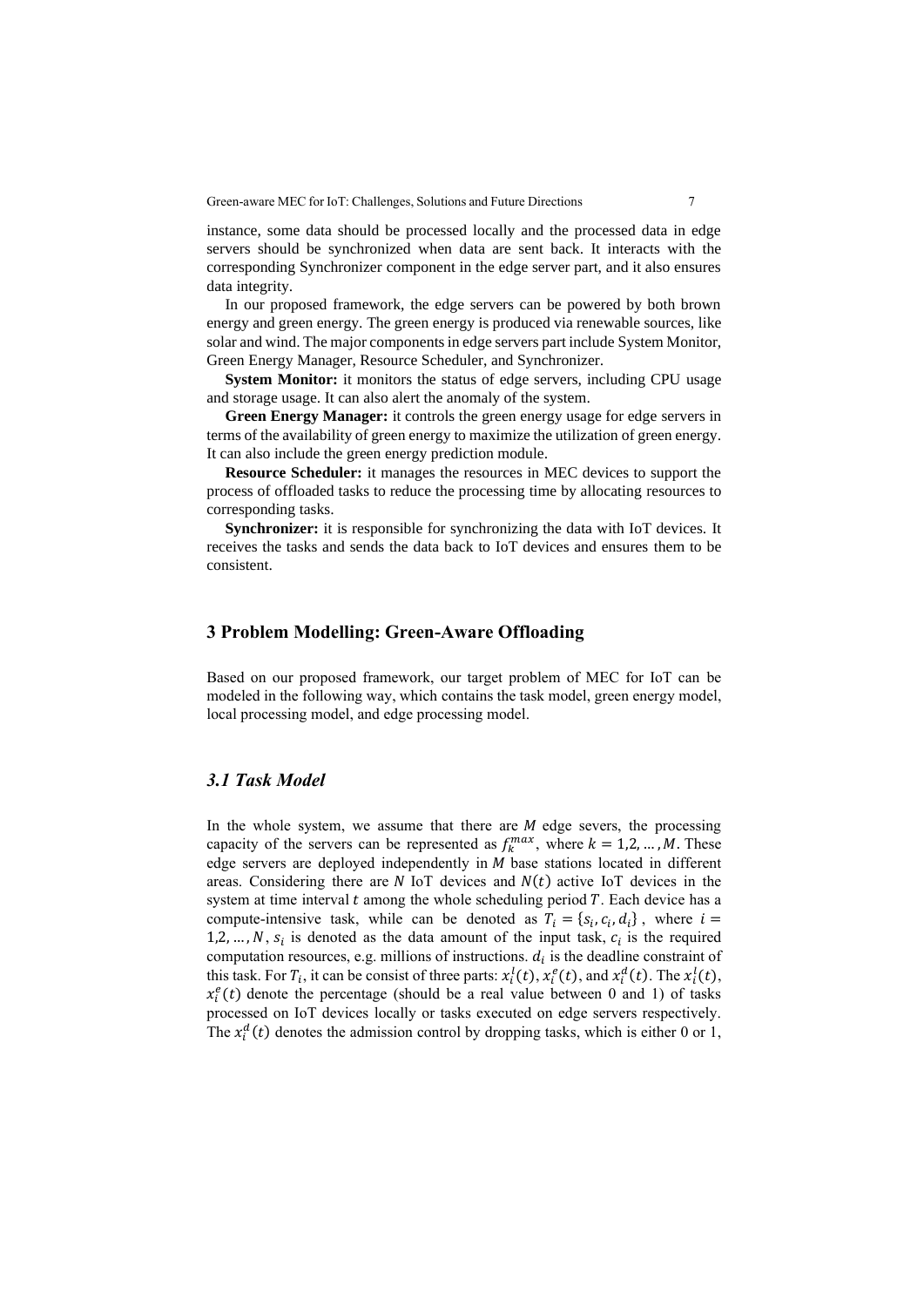representing whether the task is dropped or not. These three parameters should conform to the following constraint:

$$
x_i^l(t) + x_i^e(t) + x_i^d(t) = 1, \forall t \in T, \forall i \in N
$$
\n(1)

$$
x_i^l(t), x_i^e(t) \in [0,1], x_i^d(t) \in \{0,1\}, \forall t \in T, \forall i \in N
$$
 (2)

#### *3.2 Green Energy Provisioning Model*

 $\ddot{\phantom{a}}$ 

The availability of green energy can vary significantly in different locations with varied weather conditions [13]. For example, in some locations with the summer time, the solar power is adequate, while in some other places with the winter time, the wind can be the main green energy sources. In addition, the availability is heavily dependent on the weather conditions, therefore, can vary significantly in different time zones. In our model, the green energy has a higher priority to be used, which means the green energy will be used firstly until it lasts and the coal-based brown energy will be used as the complementary.

We consider that the edge servers are powered by both brown energy and green energy. At time interval t, the amount of green energy is  $R_k(t)$ , which is tightly coupled with the available amount of renewable energy, for instance, the solar power is 0 at night while it can reach the peak at noontime in a sunny day. And  $k$ denotes the location that offers green energy. To make the system extensible, we also consider that there is a set of cloud servers behind edge servers as backups.

#### *3.3 Local Processing Model*

In the local processing model, the tasks are processed locally, thus  $x_i^l(t) = 1$ ,  $x_i^e(t) = 0$  and  $x_i^d(t) = 0$ . Assuming the local IoT device processing capacity is  $f_i(t)$  at time interval t, which is constrained by the maximum processing capacity  $f_i^{max}$  as  $f_i(t) \leq f_i^{max}$ . Then the task processing delay  $D_i$  for executing  $T_i$  is as follows:

$$
D_i = \frac{c_i}{f_i(t)}, \qquad \forall t \in T, \forall i \in N
$$
 (3)

Let  $P_i^l(t)$  represent the energy consumption of processing the tasks locally. Derived from [14], the energy consumed for the task by local processing can be expressed as:

$$
P_i^l(t) = k \cdot (f_i(t))^2 \cdot D_i, \qquad \forall t \in T
$$
 (4)

where  $k$  is the energy factor depends on the hardware architecture.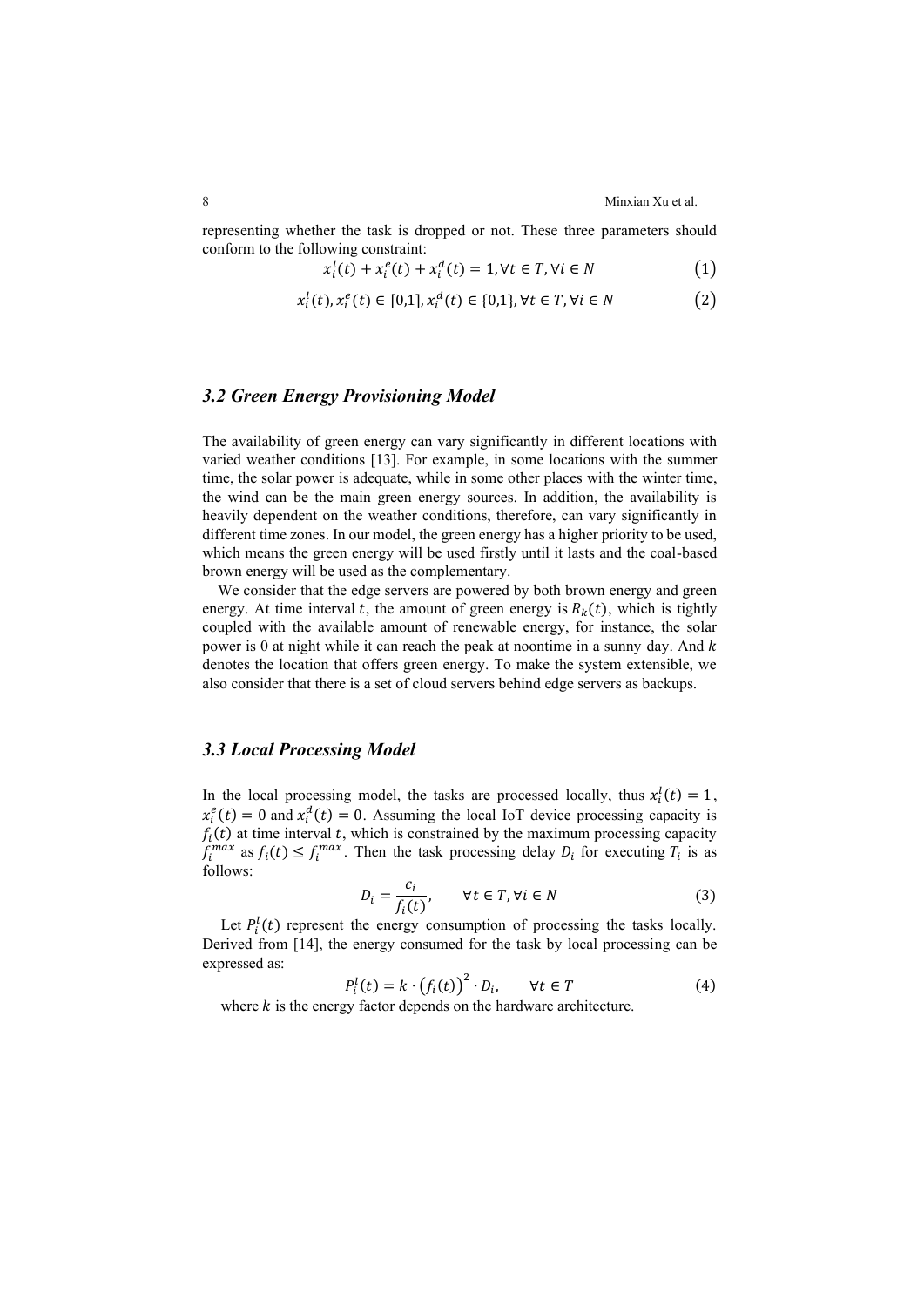## *3.4 Edge Processing Model*

In contrast to the local processing choice if the task  $T_i$  is offloaded to edge server  $k$ , the total processing time will be constituted with 3 parts, including the running time for device to access edge server  $k$ , the task communication time and the processing time. In this way,  $x_i^l(t) = 0$ ,  $x_i^e(t) = 1$  and  $x_i^d(t) = 0$ . Therefore, the time delay  $D_{i,k}$  of processing the task  $T_i$  on the edge server k can be represented as:

$$
D_{i,k} = \frac{d_i}{r_k} + \frac{c_j}{f_{i,k}(t)} + C_k
$$
 (5)

where  $r_k$  is the device transmission rate to access base station k, based on Shannon-Hartley formula, the transmission rate from the IoT device to edge server can be calculated as  $r_k = w \log_2(1 + \frac{s \cdot p(t)}{\sigma})$  $\frac{\partial(u)}{\partial u}$ , where *w* and  $\sigma$  are the channel bandwidth and noise power, s is the transmission power of IoT device, and  $p(t)$  is the channel gain from the device to the server.  $f_{i,k}(t)$  is amount of the communication resources allocated by MEC server k at time interval t for offloading  $T_i$ .  $C_k$  is the running time for device to connect the MEC server  $k$ , which can be a value in a range, e.g. 5 to 50 ms.

Let  $P_i^e(t)$  denote the power consumption of executing the tasks on the edge servers. Therefore, the energy used for processing the tasks on the edge servers can be represented as:

$$
P_i^e(t) = p_i \cdot D_{i,k}, \qquad \forall t \in T
$$
 (6)

where  $p_i$  is the transmission power scheduled for IoT device *i*.

# *3.5 Optimal Green-aware Offloading*

Let us denote  $R_i$  as the reward of device i gains by offloading the task  $T_i$  to the MEC server  $k$ . The  $R_i$  is correlated with the delay reduction and energy consumption improvement. We assume that the scheduler in IoT devices can make efficient decisions, thus the system can maximize their reward by selecting the offloading choices.

$$
\max_{T_{i,k}, f_{i,k}} R_i = \sum_{k=1}^{M} T_{i,k} (\lambda (D_{i,0} - D_{i,k}) + \epsilon (P_{i,0} - P_{i,k}))
$$
(7)

$$
s. t. \sum_{k=1}^{M} T_{i,k} \cdot D_{i,k} \le d_i
$$
 (8)

$$
\sum_{k=1}^{M} T_{i,k} f_{i,k} \le f_k + f_k^b \tag{9}
$$

$$
constraints (1), (2) \t(10)
$$

where  $D_{i,0}$  and  $P_{i,0}$  are the time and energy consumption to locally process the task on IoT devices.  $P_{i,k}$  is the energy cost for offloading task  $T_i$  to MEC server k.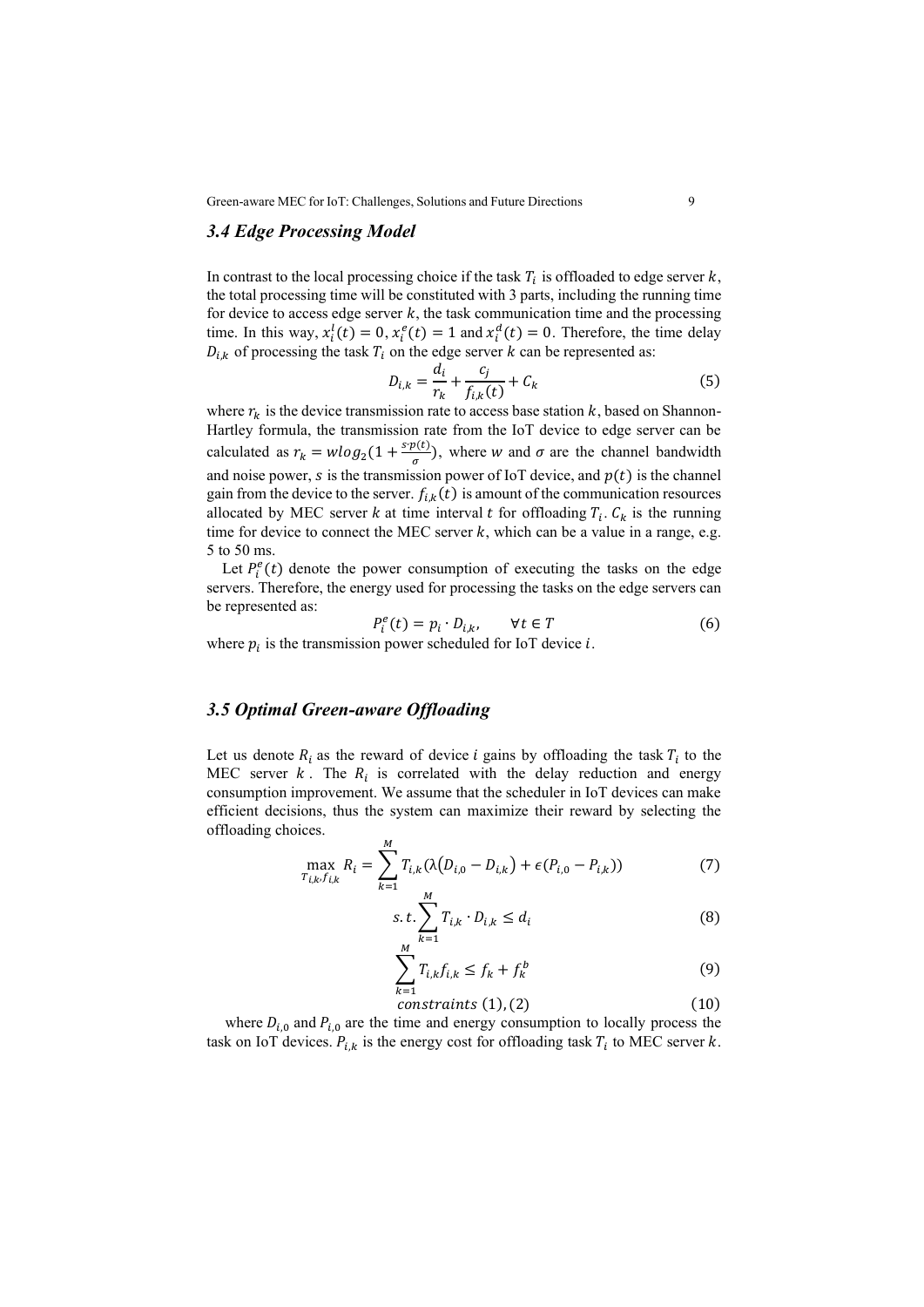The  $\lambda$  and  $\epsilon$  are coefficients. The  $f_k^b$  represents the computing resource used from the backup server MEC server  $k$ . Some system constraints should also comply like the maximum green energy usage should be more than the capacity of green equipment. The offloaded tasks should not surpass the maximum allowed tasks. The choices are two-folded: offloaded or not. The CPU utilization of offloaded tasks should not be more than the maximum resource utilization.

Once the tasks are offloaded, MEC servers optimize their resource usage by taking advantage of green energy. Since renewable energy availability heavily dependent on the many factors related to weather, using green energy is one of the motivated policies of the MEC servers. Therefore, for the offloading process, in the non-cooperative game between the MEC servers, the possible decisions of server  $k$ can be denoted as  $(x_k, f_k^b)$ . For edge server k, then the optimization problem is formulated as:

$$
\max_{x_i, f_k^b} R_k^s = x_k \sum_{i=1}^N f_{i,k} - \beta_k \cdot \min\left(\sum_{i=1}^N f_{i,k}, f_k^{max}\right) - y \cdot f_k^b \tag{11}
$$

$$
s.t. x_k, f_k^b \ge 0 \tag{12}
$$

where  $\beta_k$  is the changing rate/transformation rate of green energy at location k that can be computed based on the green energy model in Section 3.2, and  $y$  is the ratio of resources bought from backup servers.

Since the computation capacity of each MEC server is limited, there is competition among offloaded tasks to utilize the resources, which makes the decisions to be a non-cooperative game. The task offloading process among devices is a concave multiple-player game, thus a Nash equilibrium can exist [15]. As the reward function  $R_k^s$  continues in terms of  $x_k$  and  $f_k^b$ , it can be easily solved by integer programming, Lyapunov optimization, game theory, or other approaches.

**Scalability discussion:** the scalability of the proposed work depends on the methods that solve the above problem. For example, Lyapunov optimization based algorithms can be more time-consuming than heuristic algorithms when the number of devices in the system increases largely, while Lyapunov optimization based algorithms can achieve better optimized results. Therefore, there are trade-offs between the performance and scalability that can be determined by the service providers according to their focus.

## **4 State-of-the-art Offloading Approaches**

In the following, we provide an overview of existing approaches to green-aware MEC enabled IoT to identify their advantages and limitations. We also present a comparison among the investigated approaches from multiple perspectives. Although there are numerous research works addressing offloading in MEC, we focus on essential works that directly address the green-aware offloading problem.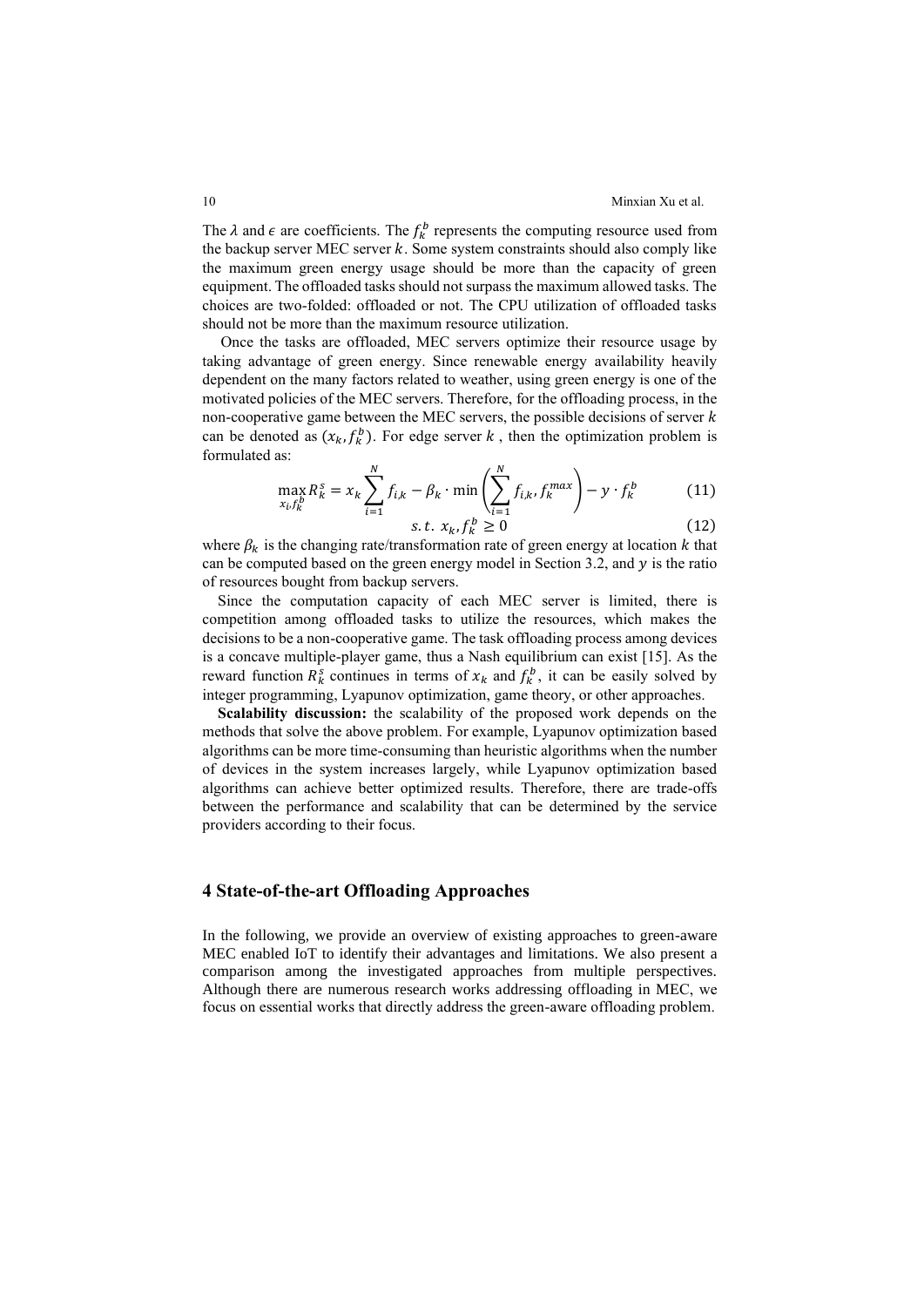# *4.1 GS-MEC*

Green and Sustainable Mobile Edge Computing (GS-MEC) [11] is a framework to support IoT devices to be self-powered by taking advantage of green energy for the IoT scenario. Its optimization objective is to improve energy efficiency and system sustainability. Compare with the traditional communication framework for the Cloud enabled IoT environment, GS-MEC adopts a parallel offloading strategy in MEC. GS-MEC considers packet losses to ensure the reliability of the framework. Energy Harvesting Technologies are applied to take full usage of green energy supporting the IoT system in a smart home, which is equipped with a set of IoT devices. To power the devices with green energy, the IoT devices are consist of energy-harvesting components that can convert green energy into electrical energy. Based on the models including computing model, energy model, task cost, the optimization problem is formulated as a minimization problem of latency and maximization task admission rate under the constraint of energy. An offloading algorithm based on Lyapunov optimization [16] is also proposed in GS-MEC to solve the optimization problem. Lyapunov optimization is used to decompose the formulated problem into subproblems that can be solved easier and apply the variable substitution optimization technique to decompose variables. In the proposed algorithm, the energy consumption of IoT devices, transmission power, CPU frequency of IoT devices, and the offloading decision would be obtained in each time interval. And it can offer sufficient power for IoT devices by controlling both the CPU frequencies and transmission power by managing energy.

Both theoretic analysis and simulation results have demonstrated the proposed approach can reduce latency efficiently. The advantage of the framework is that it considers the parallel offloading. However, the proposed algorithm is only compared with some simple baselines.

#### *4.2 LSDQN*

LSDQN [12] is an approach based on Long Short-Term Memory (LSTM) enhanced Deep Q-Network for dynamic task management problem in MEC. Its objective is to improve the average uplink transmission rate while reducing the power consumption of the IoT network. LSDQN considers that IoT devices can be supported by the power from a rechargeable battery via harvesting energy from the nearby environment. In the proposed approach, LSTM is applied to estimate the battery status to provide information for IoT devices to make access control based on Deep Q-Network (DQN). LSTM is a widely used network structure of recurrent neural networks to solve the gradient disappearance problem via storing historical information in memory, and DQN is a machine learning method that can learn the optimal policy as per optimization function. To achieve the objective, the uplink rate and energy optimization problem is modelled as a Markov decision process without the knowledge of system dynamics. A MEC access control management policy is also proposed. In the policy, the dynamics of energy and network status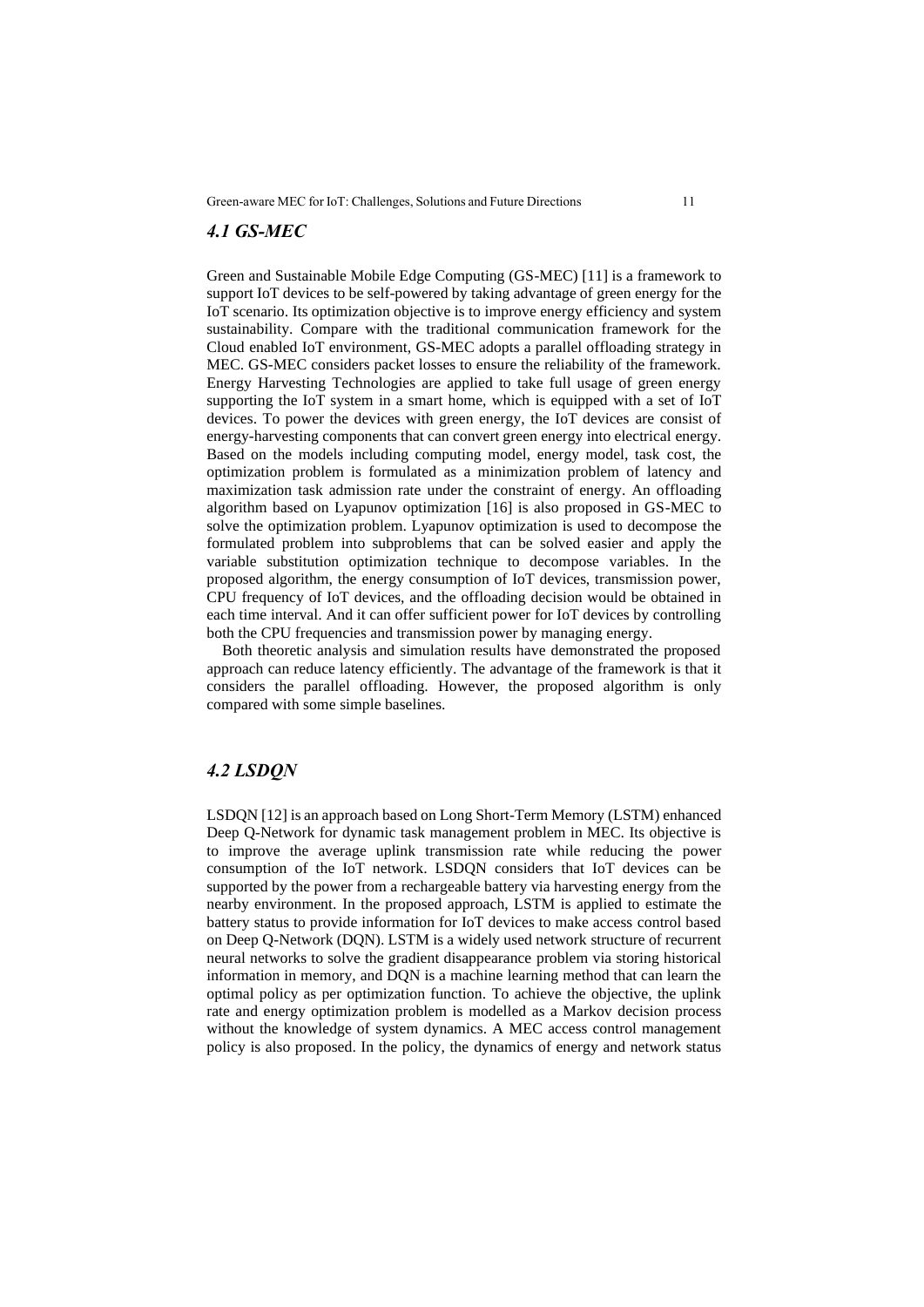are considered to support the decision for the tasks about which MEC server to offload the tasks to. The proposed approach can be applied to the scenario with limited information about future energy supply by taking advantage of LSTM to reduce the prediction loss. In each time interval, the IoT device chooses the most suitable MEC server to transfer data based on the device state and battery status. A software-defined network manager is also applied to capture all the system status. Experiments based on simulations have demonstrated the effectiveness of the proposed approach.

# *4.3 LETOC*

LETOC [17] is a Lyapunov-based algorithm for online optimization on energy cost and time to address the energy-aware computation offloading in MEC for IoT. The objective of LETOC is to minimize the long-term cost of system while ensuring the user experience in terms of quality of service. LETOC is a near-optimal policy for deciding control actions on application offloading by balancing the trade-offs between cost and response time. It also considers taking advantage of green energy, thus reducing the usage of brown energy. LETOC incorporates green energy sources to ensure the IoT devices are running well and manages energy-efficient data offloading. The optimization problem is converted into a constrained stochastic optimization problem and then solved based on Lyapunov optimization. LETOC can distribute incoming tasks to the corresponding servers without prior knowledge of user and system status. LETOC also takes into account the cost related to fees paid for grid power. A discrete time-model is considered in the scheduling process. Optimality analysis is also provided for LETOC, which proves the proposed approach can achieve the average response to be close to the theoretical optimum. Simulation evaluations have validated the performance of the proposed approach, which achieves better performance than the baselines.

# *4.4 GreenEdge*

GreenEdge [18] is an approach leveraging device-to-device communication and energy harvesting techniques to support task execution in a sustainable and collaborative manner. Device to device communication is defined as the direct communication between two wireless devices in proximity by passing information through the base station. GreenEdge aims to reduce the power demand of IoT devices via offloading more workloads to devices that support energy harvesting, especially for the situation when IoT devices have insufficient energy supply. Tasks in GreenEdge can be executed in three ways: local execution, device to device offloaded execution, and edge offloaded execution. The discrete time-slotted model is adopted to capture the system dynamics like in Section 4.3. According to current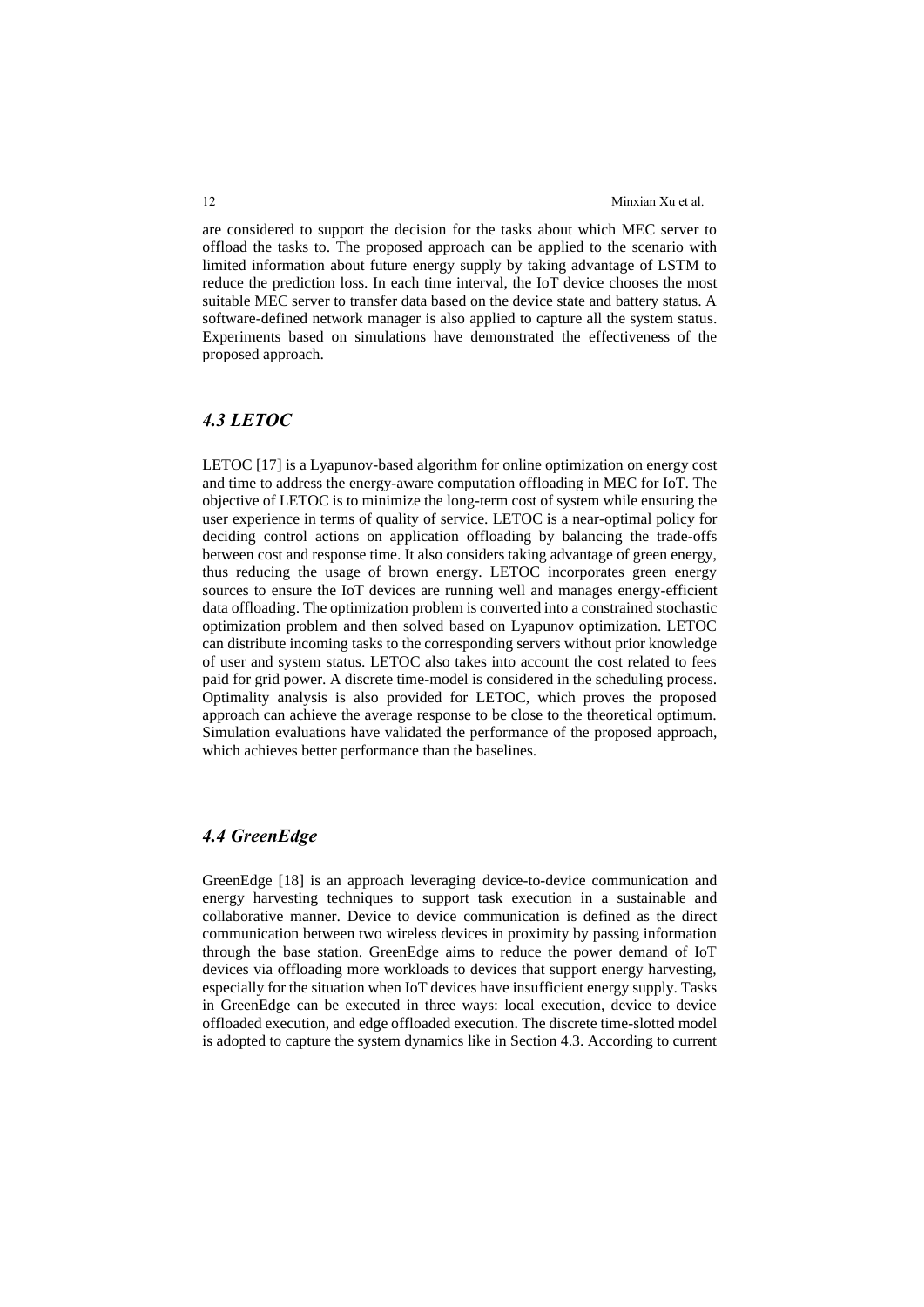task characteristics and renewable energy availability, in each time interval, the resource scheduler in GreenEdge dynamically optimizes the execution mode for each task to optimize the energy efficiency of edge devices. The optimization problem is formulated as a minimizing problem of the long-term brown energy usage by managing the rechargeable battery usage at each time interval. Then the optimization problem is solved by the Lyapunov-based online optimization framework. The optimization can also make trade-offs between brown energy and battery energy usage. The proposed approach has shown the possibility to be applied to some IoT applications, e.g. smart street lighting and smart bike-sharing.

# *4.5 GOLL*

Green Offloading with Low Latency (GOLL) [19] is a mobility-aware and layered MEC framework to support low-latency and green IoT. It aims to exploit MEC for mobile devices to support multiple layer computing resources to be shared among edge servers. During the task offloading process, the task offloading policy selected by the smart devices is determined based on the computing price of edge servers. GOLL considers that edge servers can be indirectly connected according to their offered resource prices during the service bidding process, in which the edge server with the lowest resource price can be offloaded with tasks. Therefore, the price is considered as the link to two non-cooperative games among the smart devices and MEC servers. In this work, a Stackelberg game [20] is also applied to handle the offloading problem in the proposed framework, which is a solution for the optimal offloading problem. In the proposed framework, the utilization of MEC servers can be improved while the energy consumption and service latency can be reduced. An iterative-based heuristic algorithm is utilized to achieve the corresponding results. In each iteration, the smart device can respond as per the prices announced by edge servers, and the edge servers can make the optimal decision according to the obtained response of the devices. When the strategy is not updating anymore, the iteration process stops. The efficiency of the proposed schemes is validated through numerical results, which shows better performance than baselines.

#### *4.6 SOMEC*

A selective offloading in mobile edge computing (SOMEC) is proposed in [21] for green Internet of Things, which is included in a lightweight framework to deal with the scalability problem. The approach does not need the coordination among devices and can operate at the IoT device and edge servers separately by integrating latency constraints in requests. The objective of the SOMEC is minimizing the power consumption of devices. The communication overheads can also be reduced by device self-nomination for tasks processing or self-denial for tasks. The proposed framework is lightweight concerning communication overheads. The devices can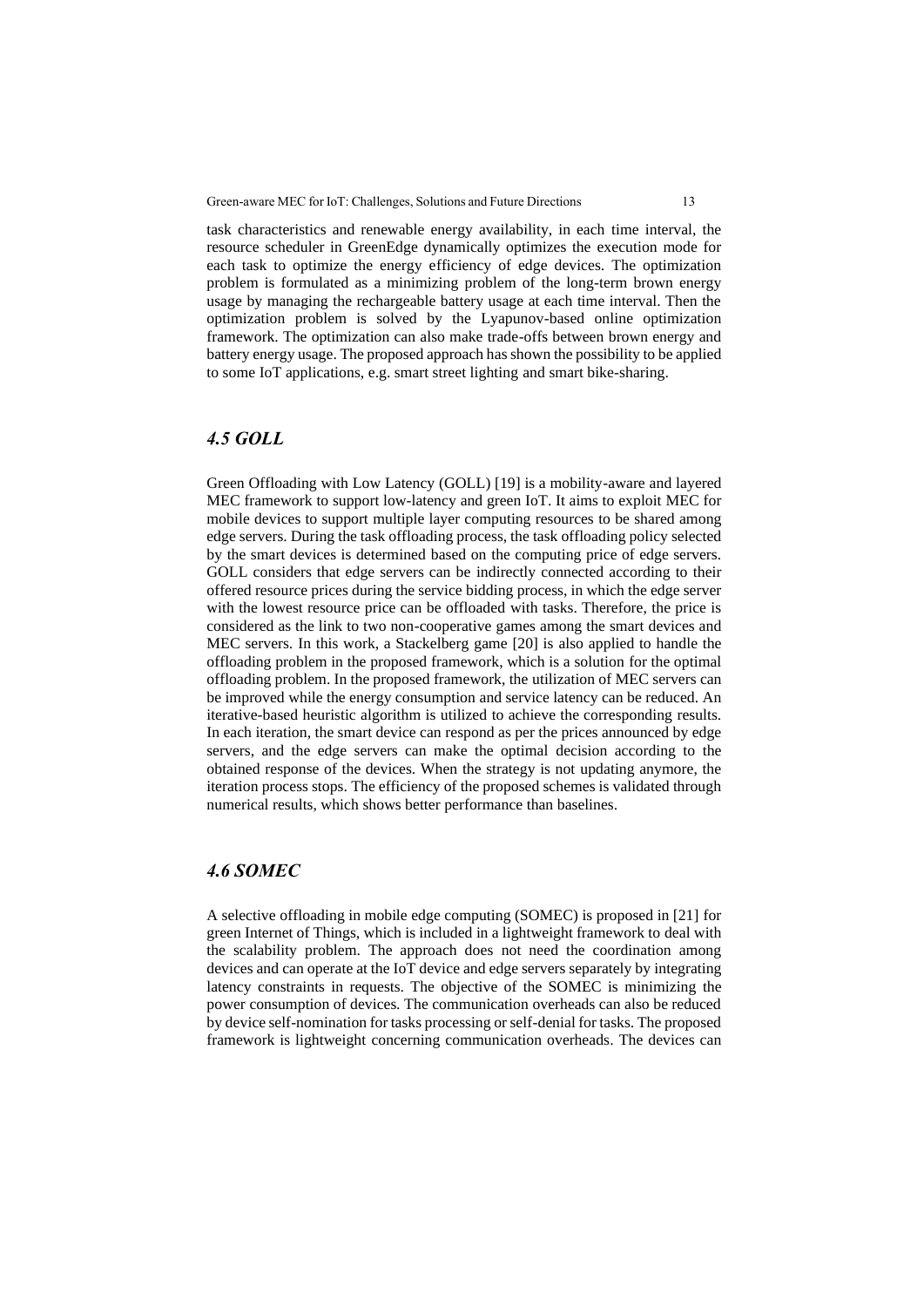independently send offloading requests and the servers can make decisions on whether to admit requests or not. The working process of the proposed framework mainly contains three steps. Firstly, each mobile device will dispatch an offloading request to the selected edge server including the resource and QoS requirements. Thereafter, servers receive the offloading requests, and they would only admit some of the selected users or workloads for offloading. In this step, the corresponding resources should be allocated to meet the requirements. Finally, the mobile devices can offload the tasks based on the admission results.

# *4.7 Discussions of the Investigated Work*

To compare the differences among the investigated papers, we compare these works from multiple perspectives as shown in Table 2. The different perspectives include:

**Environment:** It represents the environment that the proposed approach can be applied, including a heterogeneous or homogeneous environment, which manages heterogeneous or homogeneous resources and devices. In the investigated approaches, most of them are targeting for the heterogeneous environment except for LETOC, which is applied for the homogeneous environment.

**Optimization Objective:** It is the primary objective that the investigated paper aims to achieve. As green-aware scheduling is one of the focus of these works, energy-related optimization is the objective shared by all investigated papers. However, these papers have some differences in other optimization objectives. For instance, GS-MEC focuses on minimizing response time and packet loss, while LSDQN pays more attention to transmission rate optimization. LETOC aims to balance the response time and energy cost, and GreenEdge targets to minimize fossil energy usage while ensuring task performance. GOLL focuses on maximizing service provider utilities, while SOMEC spends more effort on reducing communication overheads.

**Energy-Saving Component:** It represents the component that will optimize energy by the investigated approaches. The energy consumption optimization of IoT devices is managed by GS-MEC, LETOC, GOLL, and SOMEC. As for GreenEdge, it provides a holistic energy optimization for edge data centers. LSDQN focuses on optimizing the energy of the IoT network.

**Green Energy Sources:** It is the energy sources that provide green energy to support the green-aware scheduling of the system. GS-MEC and GreenEdge utilize energy harvester, LSDQN uses a rechargeable battery, LETOC considers solar energy, GOLL and SOMEC consider green energy from both solar and wind.

**Workloads:** It compares the workloads used in different approaches for performance evaluations. Synthetic workloads are used in LSDQN, LETOC, and GOLL. GS-MEC evaluates performance with image compression application, and SOMEC analyzes with face recognition applications. As for GreenEdge, it applies commercial IoT application workloads.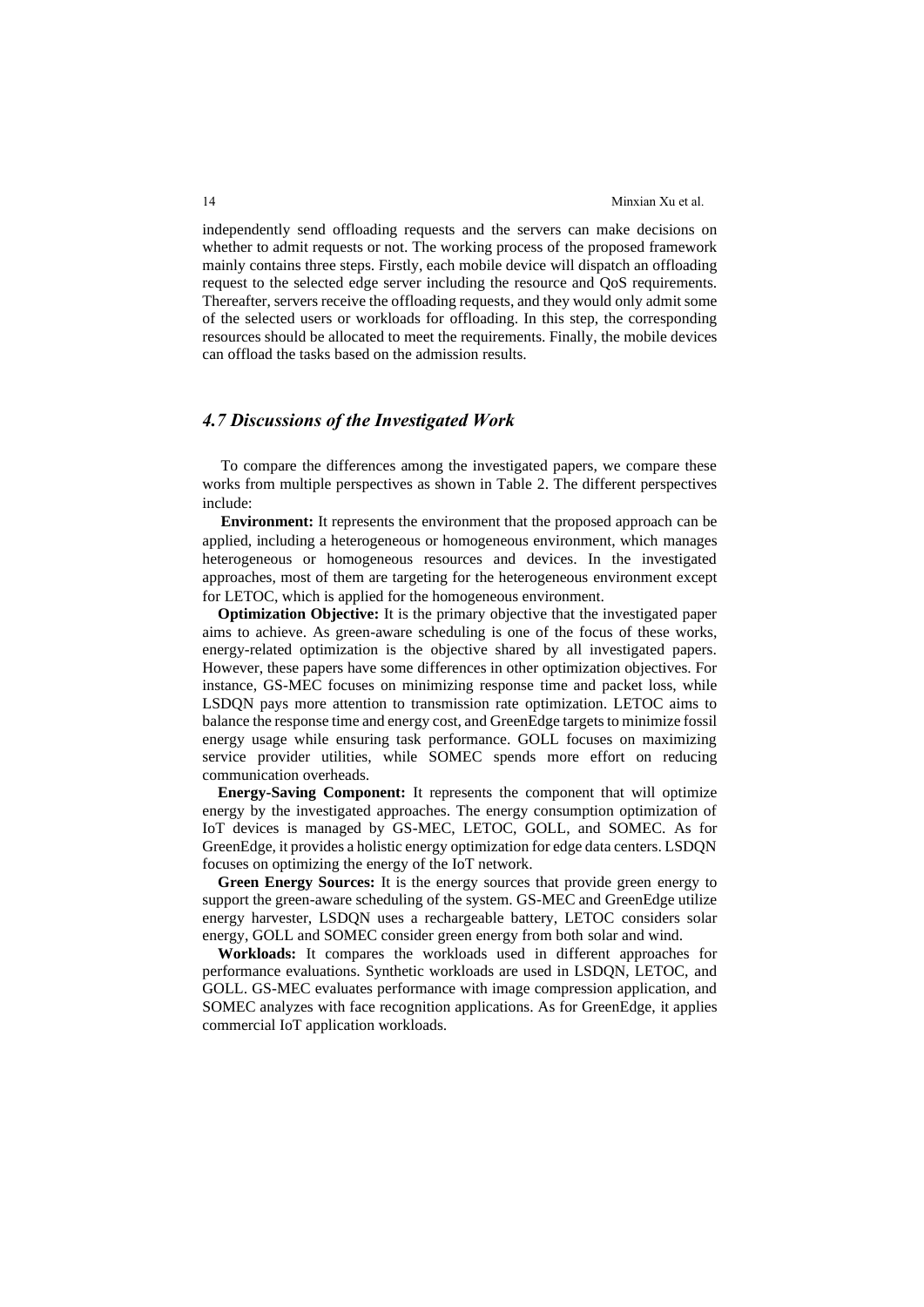| <b>COLL</b> [19]<br>Heterogeneous                       |                                                                                          | GreenEdge [18]<br>Heterogeneous                                                | LETOC[17]<br>Homogeneous                                                   | LSDQN <sub>[12]</sub><br>Heterogeneous                                            | <b>GS-MEC[11]</b><br>Heterogeneous                                               | Approach<br><b>Environment</b>    |
|---------------------------------------------------------|------------------------------------------------------------------------------------------|--------------------------------------------------------------------------------|----------------------------------------------------------------------------|-----------------------------------------------------------------------------------|----------------------------------------------------------------------------------|-----------------------------------|
|                                                         | reducing device energy<br>provider utilities while<br>To maximize service<br>consumption | energy consumption<br>while ensuring task<br>To minimize fossil<br>performance | To balance response<br>time and energy<br>cost                             | rate while minimizing<br>transmission energy<br>uplink transmission<br>To improve | under energy limitation<br>To minimize response<br>time and packet loss          | Optimization<br><u>Objective</u>  |
| ΓoΤ                                                     | devices<br>$\overline{\text{L}}$                                                         | Edge data<br>centers                                                           | devices<br>ΓoΤ                                                             | network<br>$\overline{\text{L}}$                                                  | devices<br>$\overline{\text{L}}$                                                 | Energy-saving<br><b>Component</b> |
| Solar, wind                                             | Solar, wind                                                                              | harvester<br>Energy                                                            | energy<br>Solar                                                            | Rechargeable<br>battery                                                           | harvester<br>Energy                                                              | Green Energy<br><b>Sources</b>    |
| Face recognition<br>application                         | Synthetic                                                                                | Commercial IoT<br>applications                                                 | distribution<br>service rate<br>Poisson                                    | Synthetic                                                                         | compression<br>application<br>Images                                             | Workloads                         |
| Numerical<br>analysis                                   | Numerical<br>analysis                                                                    | Theoretical<br>$\rm analysis$                                                  | Simulation                                                                 | Simulation                                                                        | Simulation                                                                       | Experiments<br>Platform           |
| Improved system<br>scalability                          | Reduced latency<br>and energy                                                            | communication is<br>Device to device<br>considered                             | Near optimal solution<br>time and energy cost<br>balancing response<br>foi | energy consumption<br>rate and<br>Improved uplink<br>reduced                      | ratio of dropped task<br>Reduced completion<br>time, task cost, and              | <b>Merits</b>                     |
| Green usage can be<br>decision engine<br>added into the | More parameters can<br>varied vehicle speed<br>experiments, e.g.<br>be evaluated in      | evaluations should be<br>Performance<br>conducted                              | Weather forecasting<br>approach can be<br>improved                         | proposed framework<br>scalability of the<br>To evaluate the                       | be further investigated<br>Performance under<br>environment can<br>heterogeneous | <b>Demerits</b>                   |

Table 2. Comparison of state-of-the-art approaches **Table 2. Comparison of state-of-the-art approaches**

# Green-aware MEC for IoT: Challenges, Solutions and Future Directions 15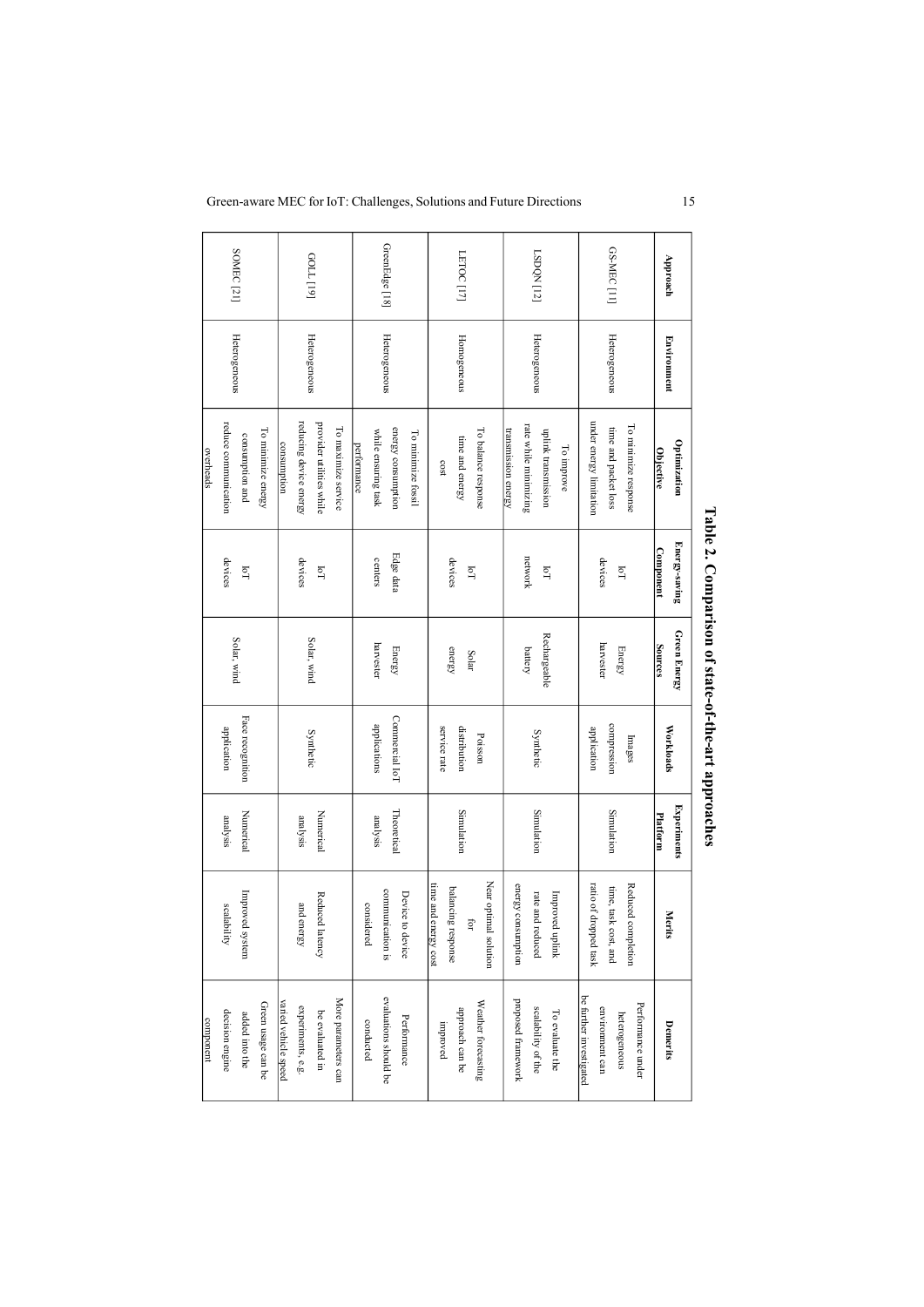**Experiments Platform:** It represents the experimental approach for evaluating the performance as well as the platform for conducting experiments. GS-MEC, LSDQN, and LETOC are using simulations, GreenEdge applies theoretic analysis, GOLL and SOMEC conduct numerical analysis.

**Merits and Demerits:** It summarizes the advantages and disadvantages of investigated papers. For example, MS-MEC can reduce completion time, task cost, and the ratio of the dropped task, however, the performance under a heterogeneous environment should be further investigated.

# **5 Future Research Directions**

As discussed in the previous sections, the green-aware offloading for MEC enabled IoT has attracted attention and achieved significant progress in recent years benefiting from its ability to reduce energy while ensuring system performance. However, there are some research challenges that should be further explored to make MEC more efficient and reliable. This section discusses several future research directions outlining the different avenues.

**Energy Consumption Optimization:** Current works mostly focus on the management of the energy consumption from edge servers. More energy consuming parts, e.g. network energy consumption can be further explored.

**Evaluations with Real Testbed:** The experiments of current research are mostly based on simulations or numerical analysis. There is a lack of a real testbed or prototype system that can evaluate the performance of proposed approaches.

**Benchmarks:** Presently, no standard benchmarks for performance evaluation of green-aware offloading approaches are provided. A benchmark is demanded to evaluate the energy efficiency performance of novel algorithms and compare them with other approaches aiming for similar objectives.

**Collaboration with MCC:** MEC has been validated as an effective way to reduce the latency of services and improve user experiences. However, it is still promising to take the heterogeneity of both mobile cloud computing and mobile edge computing together to build a hybrid environment for selecting task offloading destinations. Furthermore, considering distributed cloud data centers can also improve the usage of green energy.

**Green Energy Usage Maximization:** The availability of green energy keeps changing along with time. How to take advantage of green energy to support IoT devices can be further investigated, e.g. machine learning or deep learning approaches to predict the availability of green energy and resource usage.

**Varied QoS Satisfactory:** Some of the current research has considered the tradeoffs between energy consumption and quality of service. This can be further investigated by considering the optimal way to physically allocate the resources according to expected users with varied QoS requirements rather than a single QoS requirement.

**Managing the Mobility of IoT Devices:** Most of the research propose the offloading decision that assumes strictly static scenarios rather than dynamic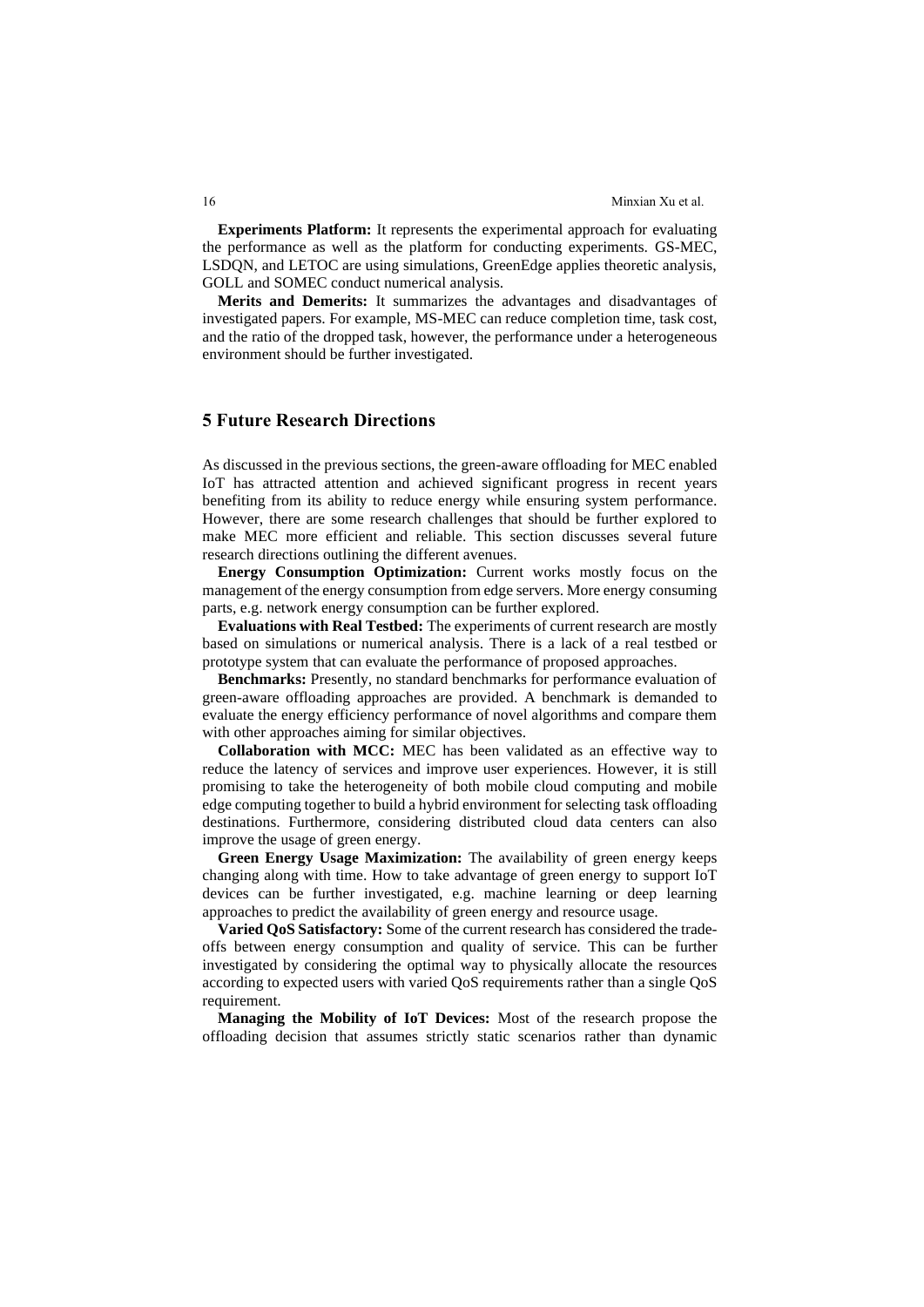scenarios, i.e. the IoT devices do not move during the offloading time. However, the transmission rate can be significantly influenced if channel quality drops during the movement. This can lead to more energy consumption or higher delay. Therefore, a more advanced model considering the movement of IoT devices should be proposed. Predictions techniques for movement can be explored.

**Joint Data Management:** Current research focuses on offloaded data while neglecting the conventional data that is not offloaded to the MEC, e.g. HTTP, FTP that has to be transmitted over backhaul links and radio in parallel to the offloaded data. Therefore, it is required to schedule communication resources for the management of conventional data (e.g. the data not exploiting MEC). Therefore, the joint data management approach for both offloading and conventional data is required.

**Multi-tenancy Management:** The MEC computing infrastructure is shared environment and different user's applications will be hosted on MEC servers. Hence, solving the inference issues and providing the performance isolation for applications to guarantee the required SLAs is crucial.

**Security Management:** The security is an important aspect requiring solutions across the computing and network stack. In specific to MEC, it is more challenging to provide the privacy for user data due to shared resources and continuous streaming data that flows between IoTs and MEC servers [22]. Considering the resource capabilities in IoTs and MECs, light weight security solutions need to be incorporated to manage the privacy and confidentiality of the user's or application's data.

# **6 Summary and Conclusions**

In this work, we present a discussion on green-aware mobile edge computing for IoT. Specially, we discuss the related challenges about how to apply MEC for IoT to achieve the energy efficiency objective. Moreover, we propose a general framework including the necessary entities to support the green-aware resource scheduling in the MEC scenario. Thereafter, we present a green-aware model for offloading tasks from IoT devices to edge servers to achieve the efficient management of energy and latency. Then we investigate several state-of-the-art approaches in the related area and compare them from comprehensive perspectives. Finally, we provide a set of future research directions, where we hope to attract researchers' attention to establish more validated research in the green-aware MEC enabled IoT area, e.g. collaborating the MEC with MCC together to take advantage of the heterogeneity of them for task offloading.

**Acknowledgements**: This work is supported by Key-Area Research and Development Program of Guangdong Province (NO. 2020B010164003), and SIAT Innovation Program for Excellent Young Researchers.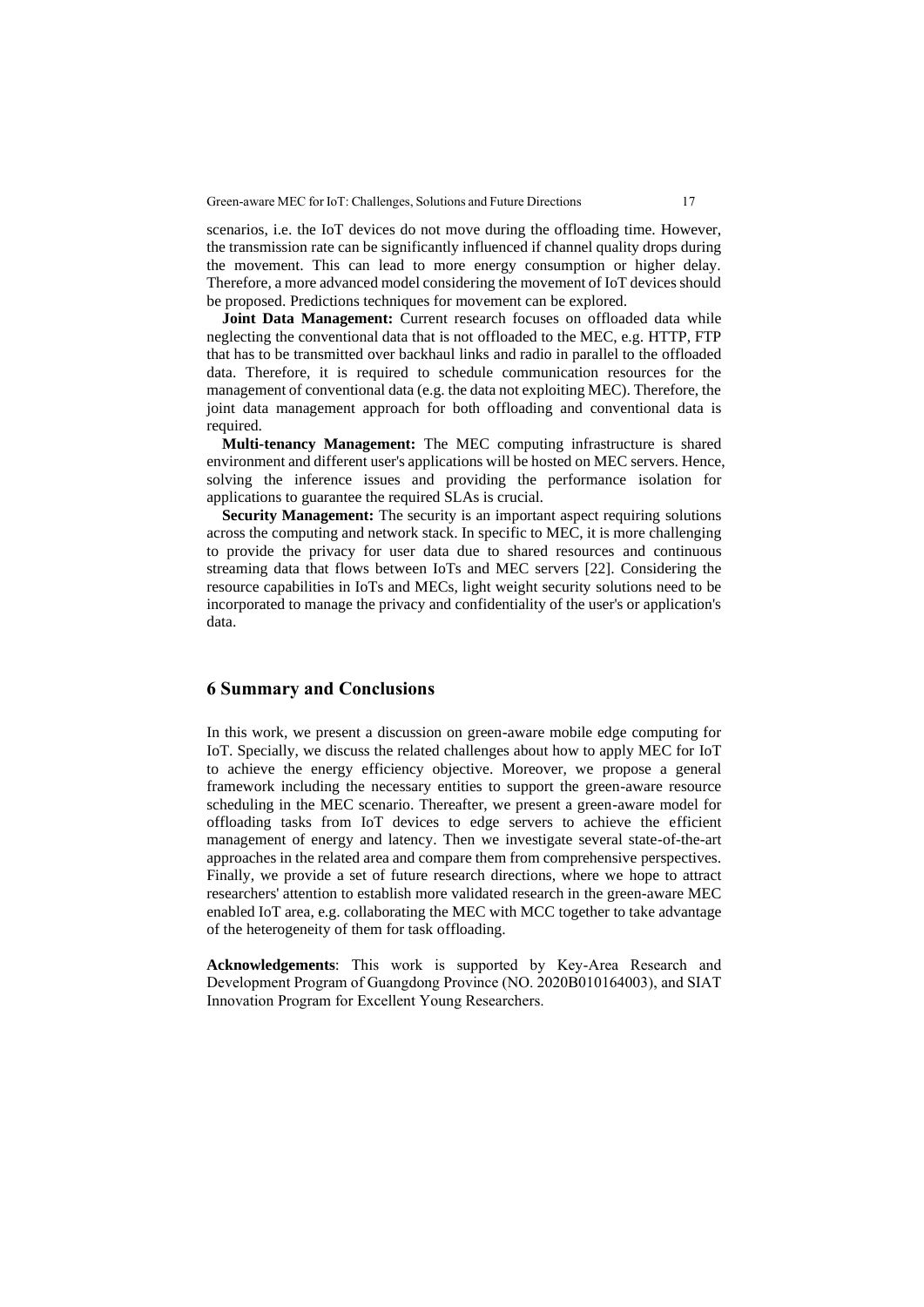#### **References**

- 1. Redowan Mahmud, Ramamohanarao Kotagiri, and Rajkumar Buyya. Fog Computing: A Taxonomy, Survey and Future Directions, pages 103-130. Springer Singapore, Singapore, 2018.
- 2. Nirwan Ansari and Xiang Sun. Mobile edge computing empowers internet of things. IEICE Transactions on Communications, 101(3):604-619, 2018.
- 3. Yi Liu, Chao Yang, Li Jiang, Shengli Xie, and Yan Zhang. Intelligent edge computing for iotbased energy management in smart cities. IEEE Network, 33(2):111-117, 2019.
- Pavel Mach and Zdenek Becvar. Mobile edge computing: A survey on architecture and computation offloading. IEEE Communications Surveys & Tutorials, 19(3):1628-1656, 2017.
- 5. Luigi Atzori, Antonio Iera, and Giacomo Morabito. The internet of things: A survey. Computer Networks, 54(15):2787-2805, 2010.
- 6. Minxian Xu and Rajkumar Buyya. Brownout approach for adaptive management of resources and applications in cloud computing systems: A taxonomy and future directions. ACM Computing Surveys, 52(1):8:1-8:27, 2019.
- 7. Niroshinie Fernando, Seng W Loke, and Wenny Rahayu. Mobile cloud computing: A survey. Future generation computer systems, 29(1):84-106, 2013.
- 8. H. Wu, W. J. Knottenbelt, and K. Wolter. An efficient application partitioning algorithm in mobile environments. IEEE Transactions on Parallel and Distributed Systems, 30(7):1464- 1480, July 2019.
- 9. Shinan Song Zhanyang Zhang Chengxi Gao Shuhui Chu, Zhiyi Fang and Chengzhong Xu. Efficient Multi-Channel Computation Offloading for Mobile Edge Computing: A Game-Theoretic Approach. IEEE Transactions on Cloud Computing, pages 1-12, 2020.
- 10. Minxian Xu, Adel N. Toosi, Behrooz Bahrani, Reza Razzaghi, and Martin Singh. Optimized renewable energy use in green cloud data centers. In Sami Yangui, Ismael Bouassida Rodriguez, Khalil Drira, and Zahir Tari, editors, Service-Oriented Computing, pages 314-330, Cham, 2019. Springer International Publishing.
- 11. Yiqin Deng, Zhigang Chen, Xin Yao, Shahzad Hassan, and Ali MA Ibrahim. Parallel offloading in green and sustainable mobile edge computing for delay-constrained iot system. IEEE Transactions on Vehicular Technology, 68(12):12202-12214, 2019.
- 12. Lijuan Xu, Meng Qin, Qinghai Yang, and KyungSup Kwak. Deep reinforcement learning for dynamic access control with battery prediction for mobile-edge computing in green iot networks. In 2019 11th International Conference on Wireless Communications and Signal Processing (WCSP), pages 1-6. IEEE, 2019.
- 13. Minxian Xu and Rajkumar Buyya. Managing renewable energy and carbon footprint in multicloud computing environments. Journal of Parallel and Distributed Computing, 135:191-202, 2020.
- 14. Nikzad Babaii Rizvandi, Javid Taheri, and Albert Y. Zomaya. Some observations on optimal frequency selection in dvfs-based energy consumption minimization. Journal of Parallel and Distributed Computing, 71(8):1154-1164, 2011.
- 15. Robert Aumann and Adam Brandenburger. Epistemic conditions for nash equilibrium. Econometrica, 63(5):1161-1180, 1995.
- 16. Lei Zheng and Lin Cai. A distributed demand response control strategy using Lyapunov optimization. IEEE Transactions on Smart Grid, 5(4):2075-2083, 2014.
- 17. Yucen Nan, Wei Li, Wei Bao, Flavia C Delicato, Paulo F Pires, Yong Dou, and Albert Y Zomaya. Adaptive energy-aware computation offloading for cloud of things systems. IEEE Access, 5:23947-23957, 2017.
- 18. Zhi Zhou. Greenedge: Greening edge datacenters with energy-harvesting iot devices. In 2019 IEEE 27th International Conference on Network Protocols (ICNP), pages 1-6. IEEE, 2019.
- 19. Ke Zhang, Supeng Leng, Yejun He, Sabita Maharjan, and Yan Zhang. Mobile edge computing and networking for green and low-latency internet of things. IEEE Communications Magazine, 56(5):39-45, 2018.